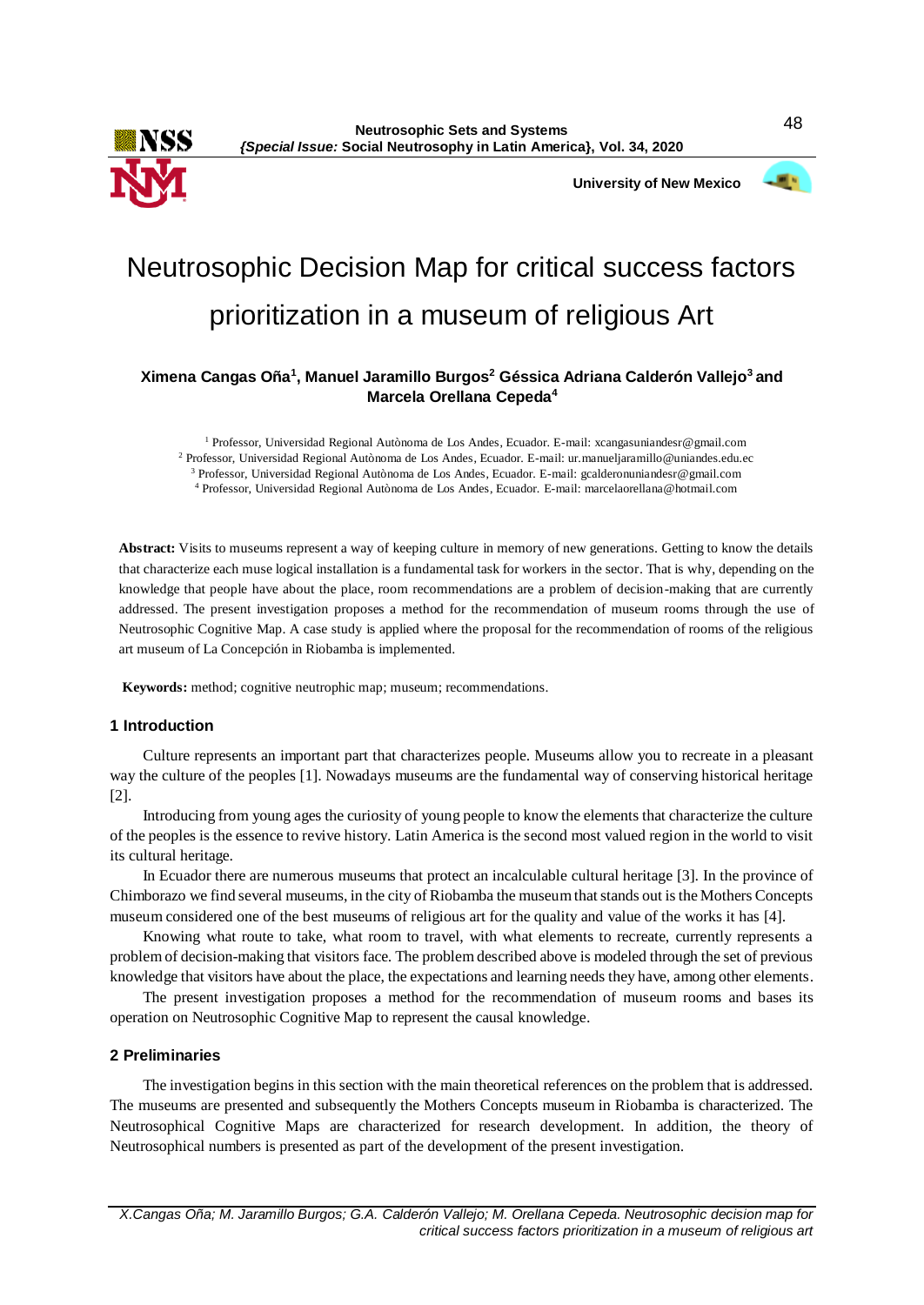## **2.1 Museums**

A museum is a permanent, non-profit institution, at the service of society and open to the public, which acquires, preserves, studies, exposes and disseminates the material and intangible heritage of humanity for the purpose of study, education and recreation.

There are numerous categories of museums with their corresponding subcategories, but these are the most common:

Anthropological: they are museums whose pieces and contents deal with the biological and social aspects of human beings, highlighting cultural diversity.

Archeological: they are museums dedicated to the dissemination of archeology and whose collection comes mostly from excavations. If the museum is next to the archaeological site of origin of its collection it is a site museum.

Of Architecture: they are museums whose contents are dedicated to study the constructive processes, their creators and the buildings designed by them. His exhibition is based on the exhibition of construction projects and materials that is models, plans and photographs.

Of Contemporary Art: they are museums whose works and contents have a chronology that includes from the end of the 19th century to the present.

Of Decorative Arts: they are museums whose works and contents are dedicated to those arts destined to produce functional and ornamental objects, such as goldsmithing, embroidery, glass, ceramics or furniture

Of Fine Arts: they are museums dedicated to the different artistic disciplines, and whose collections are formed mainly by painting and sculpture.

Natural Sciences: they are museums dedicated to the knowledge of the diversity of the natural world and among its collections are, among other things, samples of flora, fauna and geological.

Scientific-Technological: they are museums whose objects and contents serve as instruments of study and dissemination of science among society. They are usually quite intuitive and contain objects that can be manipulated and interactive installations.

Ethnographic: they are museums whose objects and contents deal with folklore and the popular uses and customs of a society.

Historical: they are museums whose contents are dedicated to spreading the general history of a specific city or territory to help understand the events that took place there.

Maritime and naval: they are museums whose objects and contents deal with navigation and everything related to the sea.

Military: they are museums whose objects and contents are associated with the army or military events.

Musical: they are museums whose objects and contents are associated with music and its historical evolution. Within this there are several typologies: museums of musical instruments, houses museums of composers, museums associated with opera houses, museums of popular music.

## **2.2 Characteristics of the Mothers Concepts museum in Riobamba**

The religious art museum of the Conceptas de Riobamba, established in 1980 and remodeled in 1997, is one of the jewels of the culture, history and religious tradition of the old and new Riobamba.

It is composed of a set of rooms that are distributed as follows:

Living room 1: Angels: in this room the angels Gabriel, Rafael among others is exposed, being the symbol of evangelization in the 16th century.

Living room 2. Nativity: urns are exhibited with the birth of the child Jesus, demonstrating the great imagination and devotion of the people.

Living room. Pedro: normal size images that were used for processions are displayed and at the same time the denial to Pedro is shown.

Living room 4. Easter week: This room shows the customs and the great respect that people have for Easter or senior week.

Living room5 and 6. Crucifixes: in this room different crucifixes made by a sculptor passionate about religion are exhibited.

Living room 7. Trinity: there are several pieces of sculpture some of them are covered with gold and silver. Living room 8. Mary: Here are paintings from the colonial era that still exist today.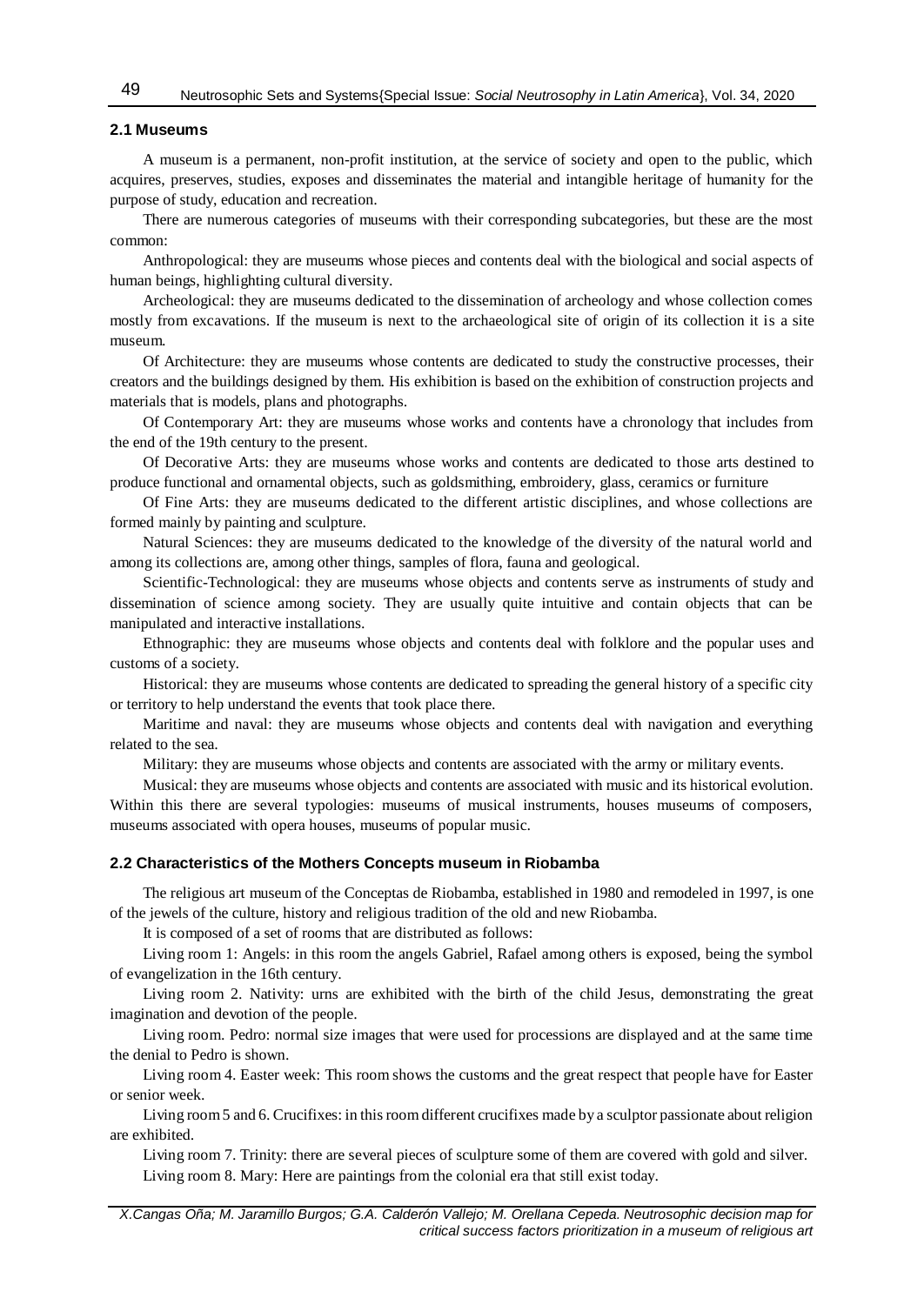Living room 9. Coronation: there are several representations about the transition of the virgin.

Living room 10. Mass and Holiness: In this room we will find several models of oil paintings on canvas, wooden sculptures, polychrome and with silver.

Living room 11. Furniture: Here are objects made with leather, figures with relief, the special thing about this room are the locals.

Living room 12. Daily life: This room is a vivid representation of how cloister nuns usually live.

Living room 13. Wood and ceramic: there are decorated and carved objects that only preserved wealthy people.

Living room 14. Treasures: In this room the most outstanding custodians of the 17th and 18th century is exposed.

### **2.3 Neutrosophic Cognitive Map**

The causative models: there are different kinds of causality which are expressed in forms of graphics, where each causative model that is represented by a graphic is representations of the causality among concepts. The causative models allow modeling the cause or effect of any determined event [5], [6], [7],[8].

The original definition of truth value in neutrosophical logic is shown as referred to as  $N \{(T,I,F): T, I, F \subseteq$  $[0,1]$  n, in which:

T: represents the degree of belonging, I: the degree of undefined, F: the falsehood.

What represents a neutrosophics valuation, considered as a mapping of a group of propositional formulas to N, and for each sentence p to obtain the result by equation 1 [9], [10], [11].

$$
v(p) = (T, I, F) \tag{1}
$$

The Cognitive neutrosophics Map: is a technique which allows the representations of the causative relations of different concepts as an extension of mental models using extended values or numbers in a interval of [-1,1] [\[12\]](#page-8-0), [\[13\]](#page-8-1), [14], [15]. The MCN are presented by extended model with feedback to show causality.

There are three possible kinds of causative relations among concepts in the MCN [16], [17]:

 $W_{ii} > 0$ : It refers a positive causality among concepts. It means, the increasing or decreasing in the value of  $C_i$ , It goes on increasing or decreasing in the value of  $C_j$ .

 $W_{ij}$  < 0: It refers a negative causality among concepts in the value of  $C_i$ , which takes to a decreasing or increasing of the value of  $C_j$ .

 $W_{ij} = 0$ : It refers to no existence of the relations among concepts  $C_i$  and  $C_j$ .

#### **2 Method for critical success factors prioritization in a museum**

The method is structured to support the process of recommending museum rooms. It bases its operation through a multi-expert multicriteria approach where room recommendations are modeled based on the set of criteria. The causative models are used in the inference as a way of representing the knowledge, beginning by the artificial technique of the Cognitive Neutrosophic Map.

The figure 1 shows the schema of the suggested method. The system is designed by an architecture of three layers for modeling the suggested business entries, processing and exits.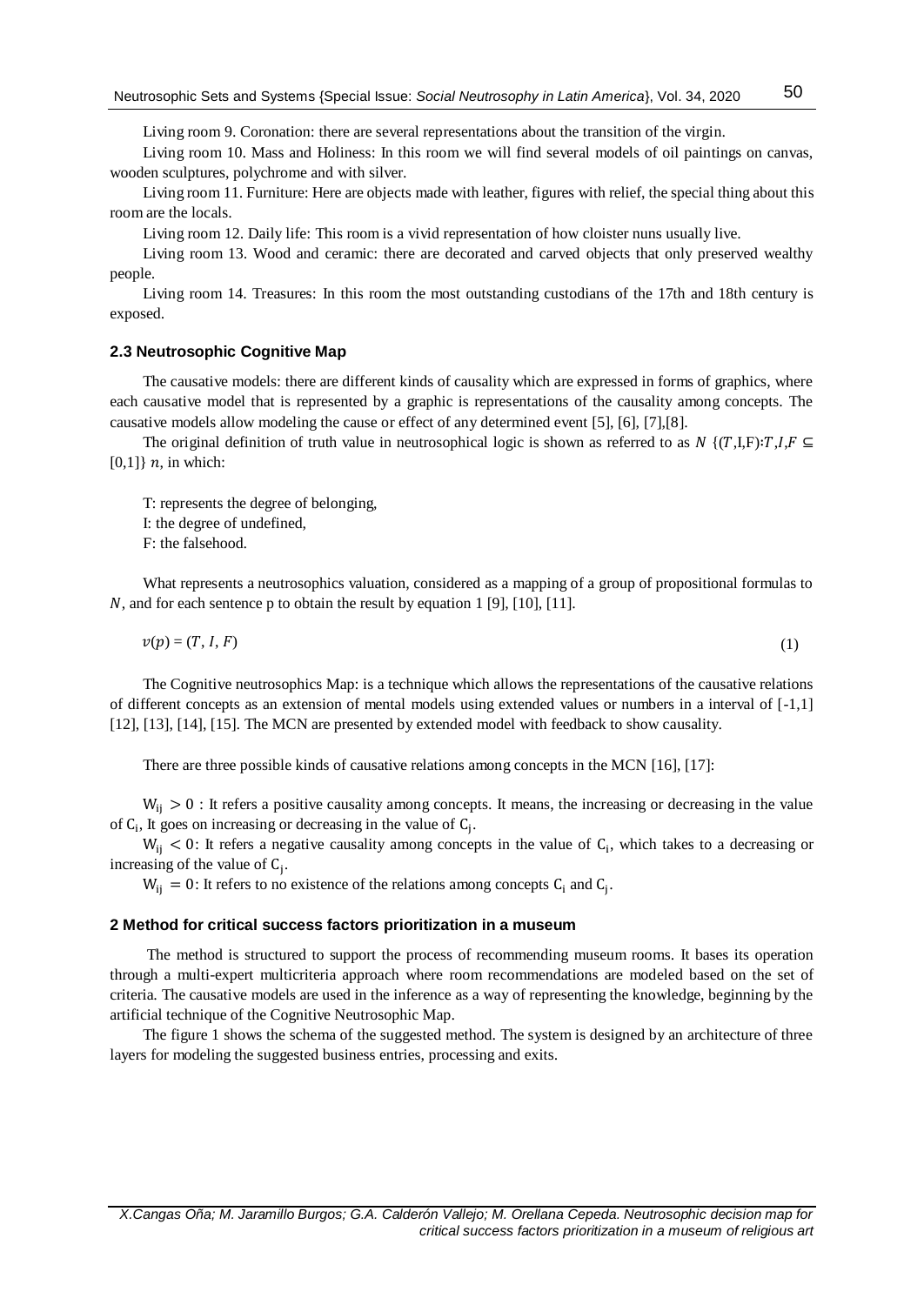

**Figure 1.** Method critical success factors prioritization in a museum

The outputs of the system: they represent the results of the processing where the recommendations associated with the decision-making problem are obtained.

The process is made by means of the flow of works which are the five activities of the core of the proposed method. The figure 2 shows the schema with the method workflow.



**Figura 2**. Scheme with the method workflow.

The method for the recommendation of museum rooms is made up of five activities as expressed in figure 2. A description of each of the proposed activities is given below.

Activity 1: Identification of museum rooms.

The identification of the museum rooms represents the activity in which the general set of criteria that represent the basis of the inference are determined. A multicriteria approach is used, thus identifying the greatest possible criteria attributed to each room.

Activity 2. Determination of causal relationships:

Activity 2 Bringing about the causative relations by means of a multiple-expert criteria`s view. It guarantees the causative knowledge of criteria. The activity consists in extracting the knowledge that experts have about the rooms. The causative relations are expressed by means of a group of values which represent the relations of direct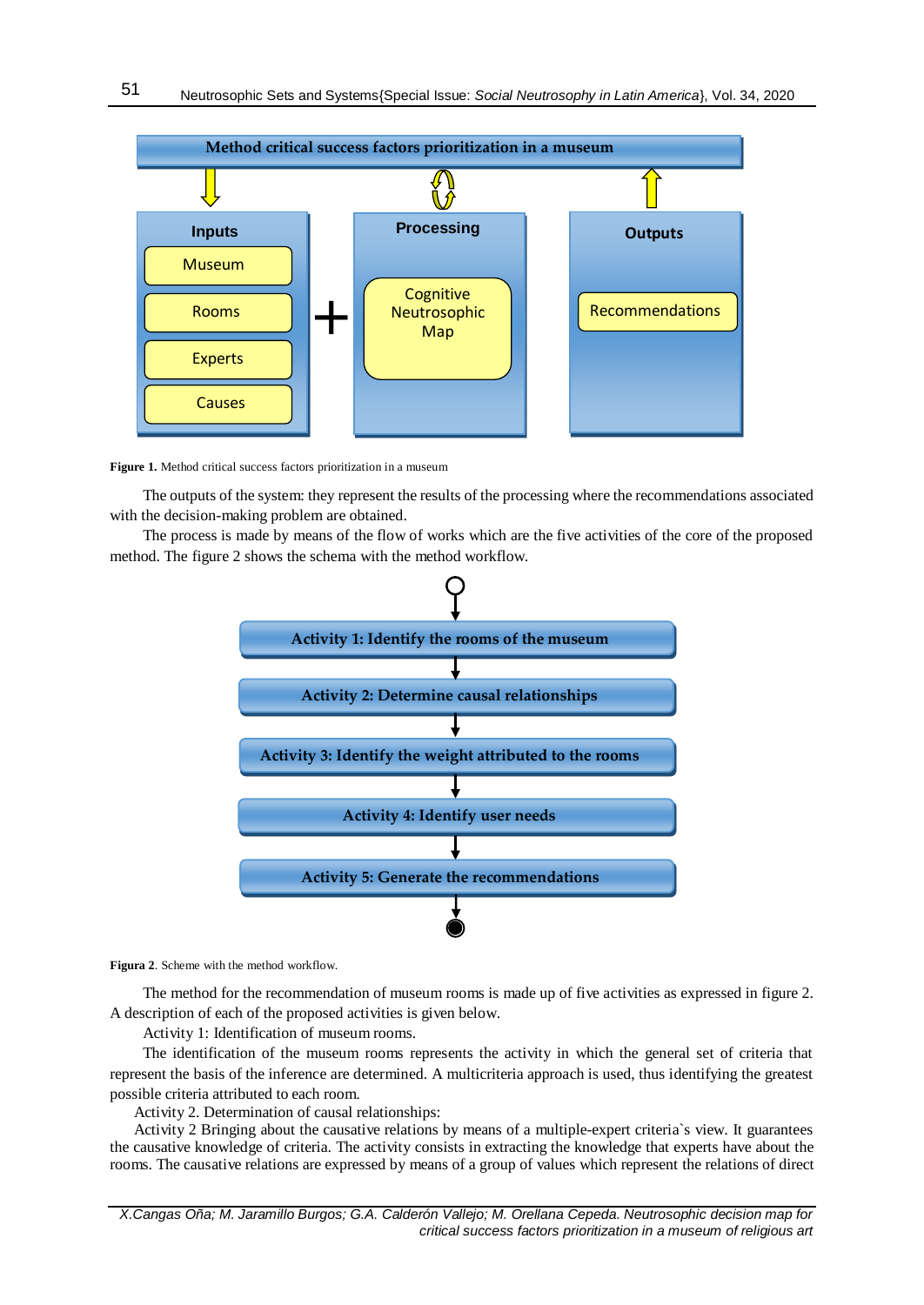or inverse implications. It is used the scale suggested by Perez shown in the table 1[18].

| Number of value | Impact                             |
|-----------------|------------------------------------|
| 1               | (NMF) negatively greatest strongly |
| $-0.75$         | (NF) negatively strong             |
| $-0.50$         | (NM) negatively medium             |
| $-0.25$         | (ND) negatively weak               |
| 0               | without importance                 |
| 0.25            | (PD) positively weak               |
| 0.50            | (PM) positively médium             |
| 0.75            | (PF) positively strong             |
| 1               | (PMF) positively strongest         |

| <b>Table 1.</b> The group of values to express causality |  |
|----------------------------------------------------------|--|
|                                                          |  |

During the determination of the causative relations is made a process of adding where the results is called adjacent matrix which represent the values assigned to the arches[19], [20]. So:

$$
M = \left[ \begin{array}{c} \frac{\cdots}{\cdots} & \frac{\cdots}{\cdots} \\ \frac{\cdots}{\cdots} & \frac{\cdots}{\cdots} \\ \cdots & \cdots & \cdots \end{array} \right]
$$

The adjacent matrix  $M = M(C_i C_j)$  represent the causative value of the arch function, the node  $C_i$  which is  $C_j$  increases. Causatively  $C_j$  if  $\overline{M}_{ij}^{\prime\prime} = -1$ , and when the node C is not C if  $M_{ij} = 0$ .

Activity 3: Identification of the weights attributed to the rooms.

Beginning by getting the adjacent matrix from the activity 2, the added value emited by the group of expert are all together the relations with the weight of the nodes in which are generated the cognitive neutrosophic map as result [21], [22], [23],[24].

By means of a static analysis of the result of the value gotten in the adjacent matrix can be calculated the grade of exit using the equation 1 where are the attributed weight for each manifestation.

$$
id_i = \sum_{i=1}^n \left| I_{ji} \right| \tag{1}
$$

Activity 4: Identification of user needs.

The identification of the needs of the users consists in determining which elements they wish to recreate during the visit.

| <b>Table 2.</b> The group of values to express preference |                                   |  |  |  |  |  |  |
|-----------------------------------------------------------|-----------------------------------|--|--|--|--|--|--|
| Number of value                                           | <b>Impacto impact</b>             |  |  |  |  |  |  |
| $\mathbf{\Omega}$                                         | No knowledge about the room       |  |  |  |  |  |  |
| 0.25                                                      | Light knowledge about the room    |  |  |  |  |  |  |
| 0.5                                                       | Low knowledge of the room         |  |  |  |  |  |  |
| 0.75                                                      | Adequate knowledge about the room |  |  |  |  |  |  |
| 1                                                         | High knowledge about the room     |  |  |  |  |  |  |

Activity 5: Generation of room recommendations.

It is the process based in the simulation of the scene suggested by Glykas, the new values of the concepts express the influence of the concepts interconnected to the specific concept and it is calculated by means the following equation 2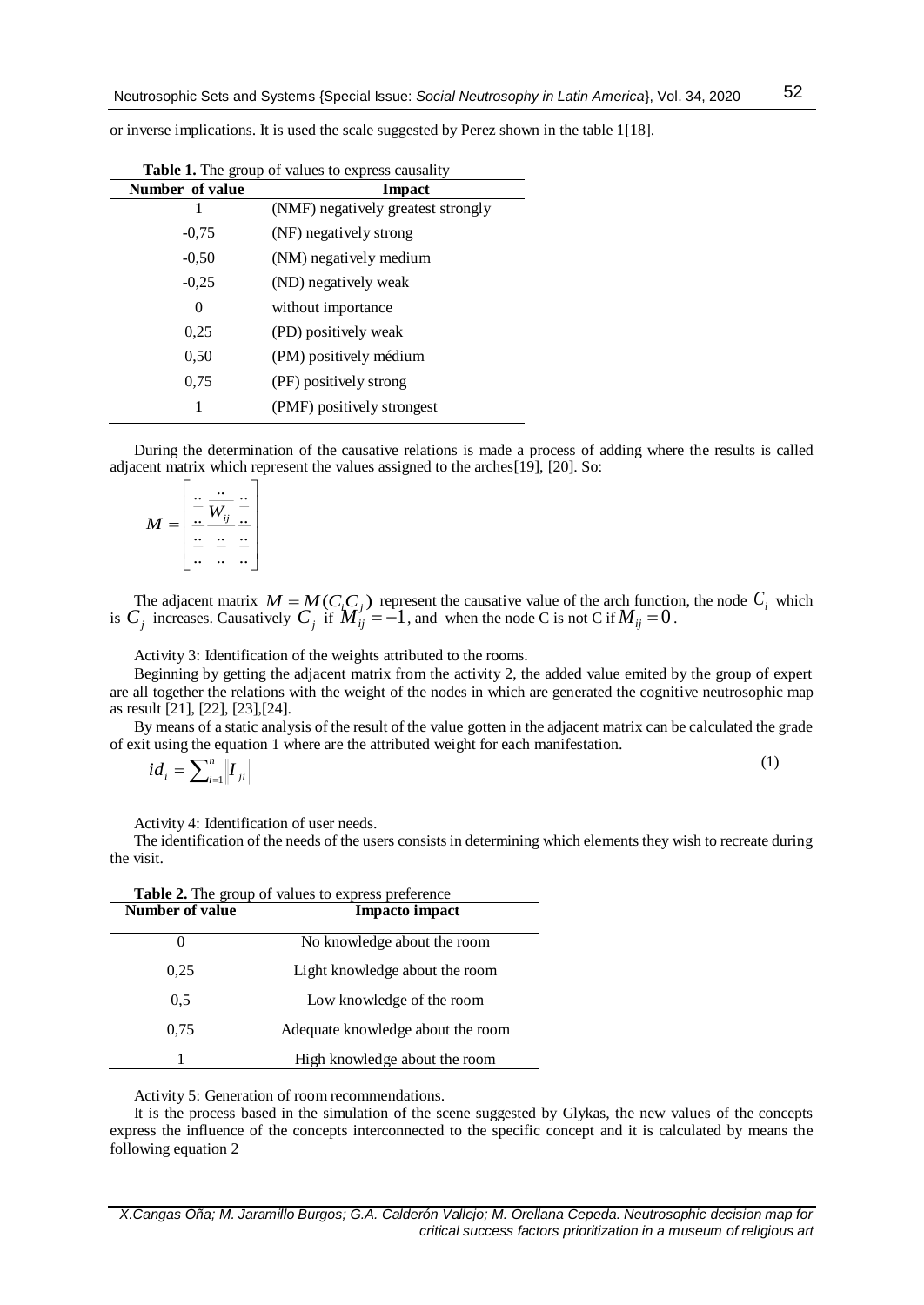(2)

$$
A_i^{(K+1)} = f\Big(A_i^{(K)} \sum_{i=1; j\neq i}^n A_i^{(K)} * W_{ji}\Big)
$$

Where:

$$
A_i^{(K+1)}
$$
: it is the value of the concept C<sub>i</sub> in the step k+1 of simulation.

 $A_i^{(K)}$ : it is the value of the concept C<sub>j</sub> in the step K of the simulation.

W<sub>ii</sub>: It is the weight of the connection which goes from the concept C<sub>i</sub> to the concept C<sub>i</sub> and  $f(x)$  is the activated function [25], [26].

## **3 Application of the proposed method in critical success factors prioritization in a museum religious Art**

From the case analysis it is possible to determine the behavior of the different alternatives based on possible recommendations. For the proposed method, a system for the recommendation of museum rooms is implemented. The implementation of the proposal on a case study is carried out in the religious arts museum of Las Madres Conceptas and the conceptable in the conceptable in the conceptable conceptable conceptable conceptable concept in  $\mathbb{R}$  is  $\mathbb{R}$  and  $\mathbb{R}$  in  $\mathbb{R}$  is  $\mathbb{R}$  is  $\mathbb{R}$  in  $\mathbb{R}$  is  $\mathbb{R}$  is  $\mathbb{R}$  i

Below, it is described the results of the studies:

Activity 1. Identification of museum rooms:

The identification of museum rooms is conditioned by the case under analysis. A total of 7 rooms are specifically identified. Table 3 presents the rooms used in the decision making problem.

| Table 3. Proposal of rooms used. |  |  |  |  |  |  |  |
|----------------------------------|--|--|--|--|--|--|--|
|----------------------------------|--|--|--|--|--|--|--|

| <b>Node</b>    | <b>Concept</b>                                |
|----------------|-----------------------------------------------|
| $C_1$          | Living room 1: Angels, Nativity               |
| C <sub>2</sub> | Living room 2: Pedro, Easter week             |
| $C_3$          | Living room 3: Crucifixes                     |
| $C_4$          | Living room 4: Trinity, Mary                  |
| $C_5$          | Living room 5 : Coronation, Mass and Holiness |
| C <sub>6</sub> | Living room 6: Furniture, Daily life          |
| C <sub>7</sub> | Living room 7: Wood and ceramic, Treasures    |
|                |                                               |

Activity 2: Determination of causal relationships.

The scale proposed in Table 1 was used to determine the causal relationships. Three experts from the area of knowledge under study were involved. The 3 aggregating Neutrosophic Cognitive Maps were obtained, containing the answers in a single result.

Table 4 shows the adjacency matrix obtained as a result of the process.

|                   |               | C <sub>2</sub> T, I, | C3 T, I,      | C4 T, I,   | C5 T, I,      | C6 T, I,   | C7 T, I,  |
|-------------------|---------------|----------------------|---------------|------------|---------------|------------|-----------|
|                   | C1T, I, F     | F                    | F             | F          | F             | F          | F         |
| $C1$ T, I, F      |               | [0.75,               | [0.5,         | [0.5,      | [0.5,         | [0.5,      | [0.25,    |
|                   | [0, 0, 0]     | $0.5, 0.25$ ]        | 0.25,0]       | 0.25,0]    | $0.25,0$ ]    | 0.25,0     | 0,0]      |
| C2T, I, F         | [0.75,        |                      | [0.75,        | [0.75,     | [0.75,        | [0.75,     | [0.75,    |
|                   | $0.5, 0.25$ ] | [0, 0, 0]            | $0.5, 0.25$ ] | 0.5, 0.25] | $0.5, 0.25$ ] | 0.5, 0.25  | 0.5, 0.25 |
| C3T, I, F         | [0.5,         | [0.75,               |               | [0.5,      | [0.75,        | [0.5,      | [0.5,     |
|                   | 0.25,0        | $0.5, 0.25$ ]        | [0, 0, 0]     | 0.25,0     | $0.5, 0.25$ ] | 0.25,0     | 0.25,0]   |
| C4T, I, F         | [0.75,        | [0.5,                | [0.5,         |            | [0.5,         | [0.5,      | [0.5,     |
|                   | $0.5, 0.25$ ] | 0.25,0               | $0.25,0$ ]    | [0, 0, 0]  | $0.25,0$ ]    | 0.25,0     | 0.25,0    |
| C5T, I, F         | [0.5,         | [0.5,                | [0.5,         | [0.5,      |               | [0.5,      | [0.5,     |
|                   | $0.25,0$ ]    | 0.25,0               | $0.25,0$ ]    | 0.25,0     | [0, 0, 0]     | $0.25,0$ ] | 0.25,0    |
| <b>C6 T, I, F</b> | [0.5,         | [0.5,                | [0.5,         | [0.5,      | [0.5,         |            | [0.5,     |
|                   | 0.25,0        | 0.25,0               | 0.25,0        | 0.25,0     | 0.25,0        | [0, 0.0]   | 0.25.01   |

**Table 4.** The adjacent matrix as the result of the process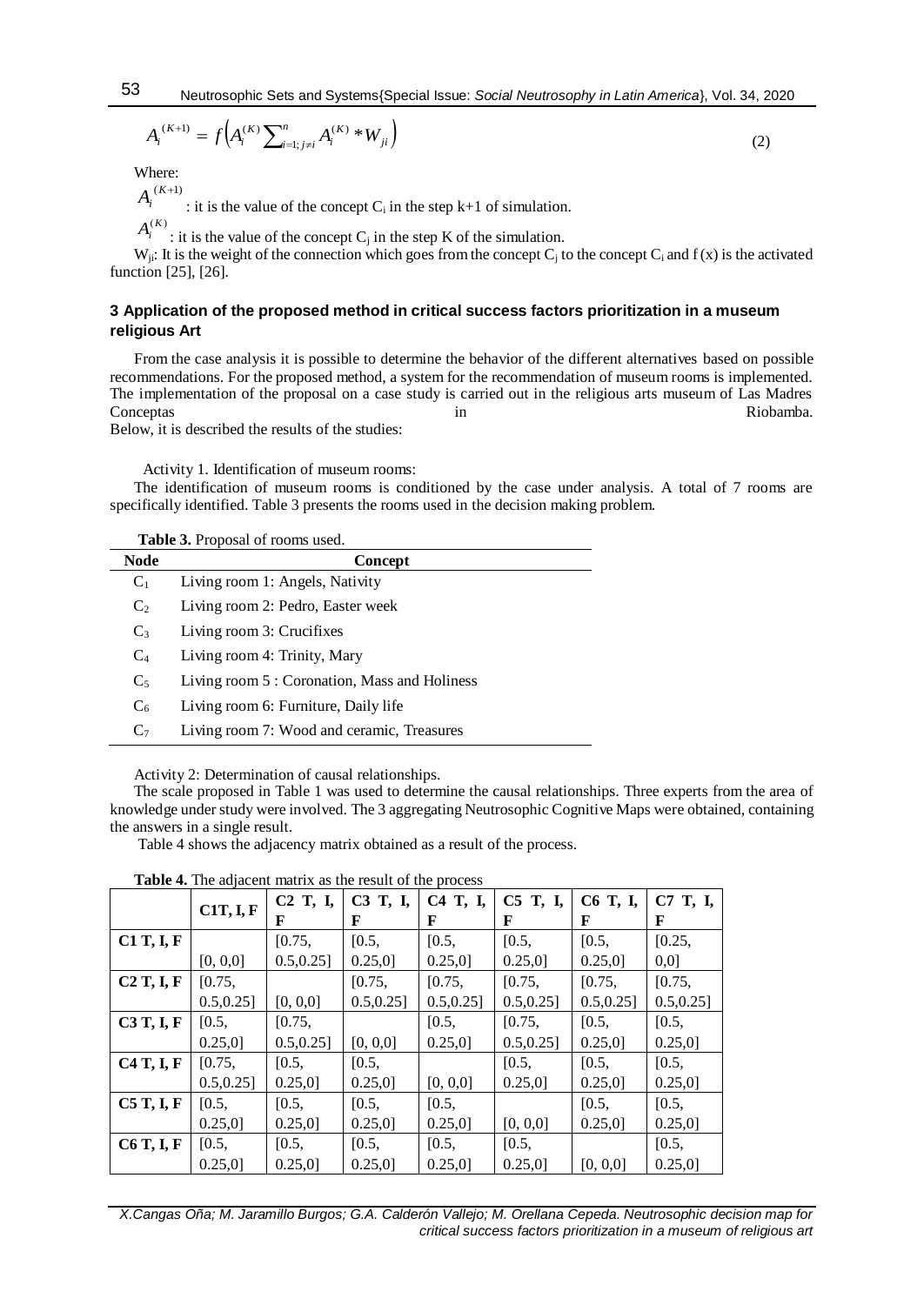|                                         | C1T, I, F |        |        |        | C <sub>2</sub> T, I,   C <sub>3</sub> T, I,   C <sub>4</sub> T, I,   C <sub>5</sub> T, I,   C <sub>6</sub> T, I,   C <sub>7</sub> T, I, |        |           |
|-----------------------------------------|-----------|--------|--------|--------|-----------------------------------------------------------------------------------------------------------------------------------------|--------|-----------|
| $\mathbf{C7}$ T, I, F $\mathbf{[0.25,}$ |           | [0.5,  | [0.5,  | [0.5,  | [0.5,                                                                                                                                   | [0.5,  |           |
|                                         | 0.01      | 0.25,0 | 0.25,0 | 0.25,0 | 0.25,0                                                                                                                                  | 0.25,0 | [0, 0, 0] |

Activity 3: Identification of the weights attributed to the romos.

For the identification of the weights, the knowledge base stored in the adjacency matrix, Table 4, is taken into account, applying the function (1), the behavior of the weight attributed to the manifestations is obtained. Table 5 shows the resulting weights.

|                | Table 5. Weights attributed to each room.     |        |
|----------------|-----------------------------------------------|--------|
| <b>Node</b>    | Concept                                       | Weight |
| $C_1$          | Living room 1: Angels, Nativity               |        |
|                |                                               | 0,12   |
| C <sub>2</sub> | Living room 2: Pedro, Easter week             |        |
| $C_3$          | Living room 3: Crucifixes                     | 0,15   |
|                |                                               | 0,14   |
| $C_4$          | Living room 4: Trinity, Mary                  |        |
|                |                                               | 0,13   |
| $C_5$          | Living room 5 : Coronation, Mass and Holiness |        |
|                |                                               | 0,13   |
| $C_6$          | Living room 6: Furniture, Daily life          |        |
|                |                                               | 0,12   |
| $C_7$          | Living room 7: Wood and ceramic, Treasures    |        |
|                |                                               | 0,12   |

Activity 4. Identification of user needs:

From the visitor interview, the degree of preference that people have over their knowledge needs was determined through self-assessment. The study was conducted to recommend a visitor under study. Table 6 shows the resulting values. The values are used as activation vectors in the later stage for the recommendation process.

| <b>Table 6.</b> Attributed preference to the visiting. |  |        |        |        |  |  |  |
|--------------------------------------------------------|--|--------|--------|--------|--|--|--|
| Visitor                                                |  |        |        |        |  |  |  |
|                                                        |  | [0.25] | [0.25] | [0.75] |  |  |  |

Activity 5: Generation of room recommendations.

From the behavior of the weights attributed to the alternatives, the degree of belonging of a room is determined by an aggregation process. Table 7 shows the result of the calculation performed.

| <b>Table 7.</b> The authoried weight to the Living Foom. |         |                    |               |  |  |  |  |  |
|----------------------------------------------------------|---------|--------------------|---------------|--|--|--|--|--|
| <b>Visitor A1</b>                                        | Weights | <b>Preferences</b> | <b>Adding</b> |  |  |  |  |  |
| $C_1$                                                    | 0,12    | 0.75               | 0,13          |  |  |  |  |  |
| $C_2$                                                    | 0.15    | 0.25               | 0,11          |  |  |  |  |  |
| $C_3$                                                    | 0,14    | 0.25               | 0,14          |  |  |  |  |  |
| $C_4$                                                    | 0,13    | 0.75               | 0,10          |  |  |  |  |  |
| $C_5$                                                    | 0,13    |                    | 0.09          |  |  |  |  |  |

 $C_6$  0,12 1 0,13  $C_7$  0,12 0.75 0,09 Index 1,61

**Table 7.** The attributed weight to the Living room.

Beginning from the simulated process of the scene was obtained the predictions of the behaviour on the visiting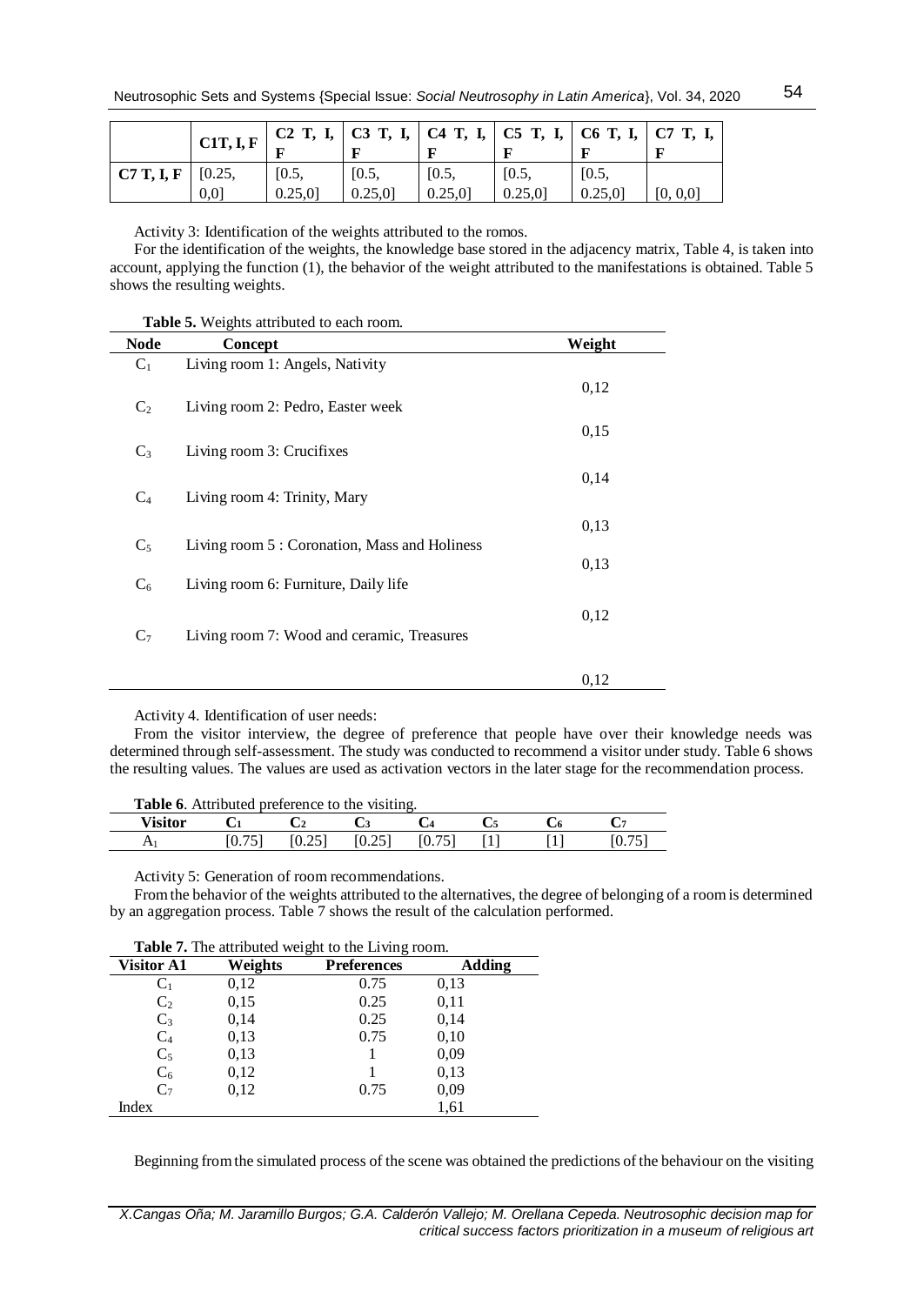by means of the equation 2.

The prediction models the causal relationships of the rooms and foresees the evolution of these in the visitors. Figure 3 presents the simulation result showing the different alternatives and their behavior evaluation. From the simulation process, the decision-making problem is solved.



**Figure 3.** Result of the simulation of scenarios.

In the case of the analyzed study, an order of the alternatives for the recommendations is obtained as follows:  $R_4$  >  $R_7$  >  $R_3$  >  $R_2$  >  $R_5$  >  $R_6$  >  $R_1$ 

From which it is determined that the recommendation issued by the method is:

 $R<sub>4</sub>$ 

#### **4 Conclusions**

From the development of the proposed research, a method was obtained to support decision making on the recommendation of museum rooms. The proposed method is based on a multi-expert multicriteria approach. The inference process is model by neutrosophics numbers.

The implementation of the method made it possible to obtain the added Neutrosophics Cognitive Map with the representation of the causal relationships on the museum rooms under study by identifying the degree of relevance of the visitors.

From the application of the system proposed in the case study it was possible to demonstrate the applicability of the method allowing the recommendation of museum rooms based on the set of criteria that are visitors' preferences.

#### **References**

- [1] J. H. Falk, and L. D. Dierking, *The museum experience*: Routledge, 2016.
- [2] R. Reynolds, *Museums and design education: looking to learn, learning to see*: Routledge, 2016.

[3] F. Salazar, and D. A. Donoso, "New ant (Hymenoptera: Formicidae) records for Ecuador deposited at the Carl Rettenmeyer ant collection in the QCAZ Museum," *Boletín Técnico, Serie Zoológica,* vol. 11, no. 8-9, 2019.

[4] M. R. Wentz, "Immaculate Conception of Los Venerables by Bartolomé Estaban Murillo." pp. e131-e132.

[5] C. Goodier, S. Austin, and R. Soetanto, "Causal mapping and scenario building with multiple organizations," *Futures,* vol. 42, no. 3, pp. 219-229, 2010.

[6] C. Strauch, U.-L. S. Sites, and W. Kriha, "NoSQL databases," *Lecture Notes, Stuttgart Media University,* vol. 20, 2011.

[7] O. Mar, I. Santana, and J. Gulín, "Competency assessment model for a virtual laboratory system and distance using fuzzy cognitive map," *Revista Investigación Operacional* vol. 38, no. 2, pp. 170-178, 2017.

[8] J. Estupiñan Ricardo, M. E. Llumiguano Poma, A. M. Argüello Pazmiño, A. D. Albán Navarro, L. Martín Estévez, and N. Batista Hernandez, "Neutrosophic model to determine the degree of comprehension of higher education students in Ecuador," *Neutrosophic Sets & Systems,* vol. 26, 2019.